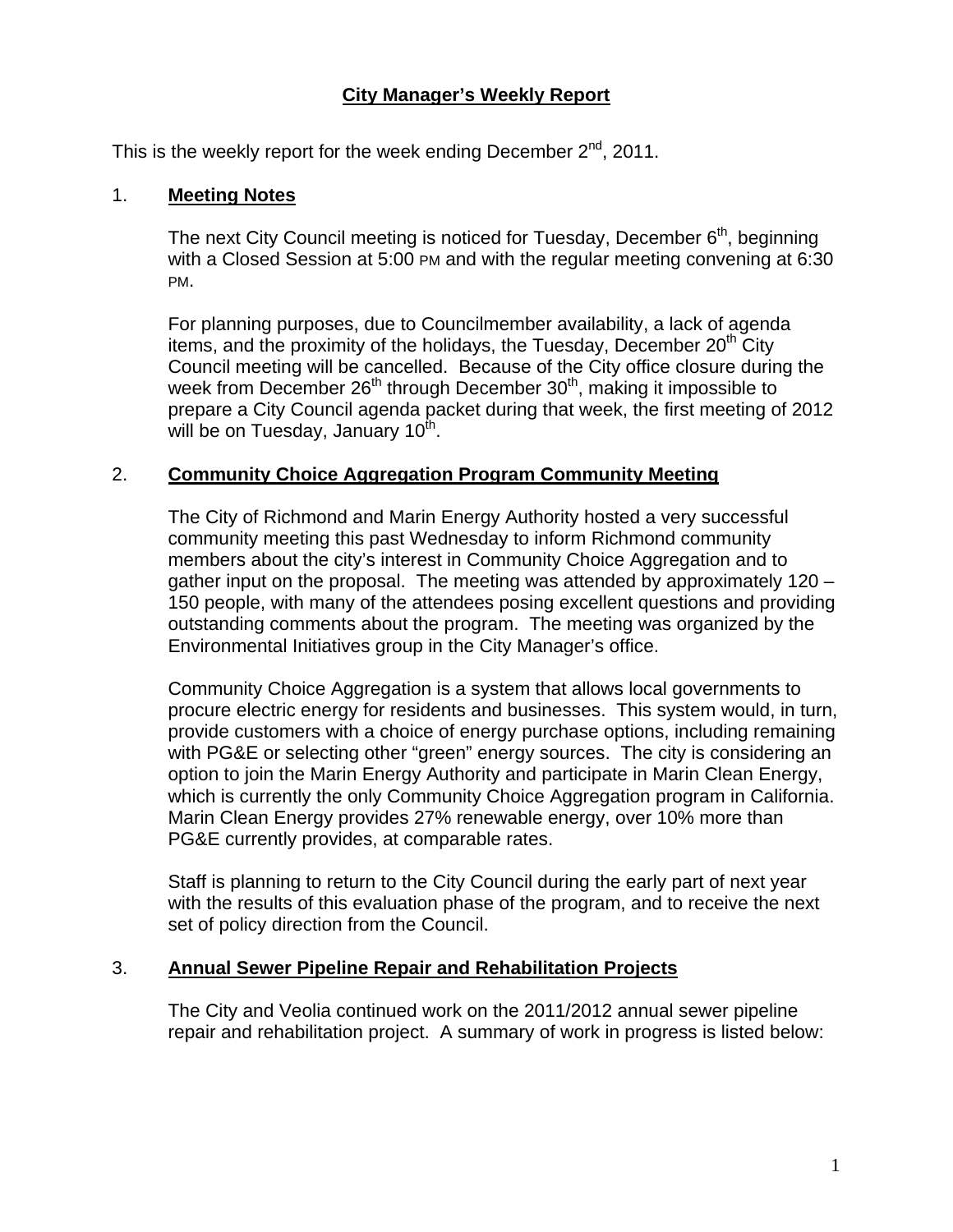| Installed 8"<br><b>Mainlines</b>                                                                 | Paving<br><b>Completed</b>                                                                                  | Work<br><b>Scheduled</b><br>this Week                                                            | Work<br><b>Scheduled</b><br>this Week<br>(continued)                                    | <b>Work</b><br><b>Scheduled</b><br><b>Next Week</b>                                              | Work<br><b>Scheduled</b><br><b>Next Week</b><br>(continued)                             |
|--------------------------------------------------------------------------------------------------|-------------------------------------------------------------------------------------------------------------|--------------------------------------------------------------------------------------------------|-----------------------------------------------------------------------------------------|--------------------------------------------------------------------------------------------------|-----------------------------------------------------------------------------------------|
| <b>Wall Avenue</b><br>between<br>South 47 <sup>th</sup><br>and South<br>49 <sup>th</sup> Streets | Center and<br>Florida<br>Avenues<br>between<br>South 33rd<br>and South<br>39 <sup>th</sup> Streets          | Roosevelt<br>Avenue<br>between 38 <sup>th</sup><br>and 41 <sup>st</sup><br><b>Streets</b>        | West<br>Richmond<br>Avenue at<br><b>Martina Street</b>                                  | 44 <sup>th</sup> Street<br>between<br>Roosevelt<br>and Wilson<br>Avenues                         | 21 <sup>st</sup> Street<br>between<br><b>BART</b> tracks<br>and Chanslor<br>Avenue      |
| Wilson<br>Avenue<br>between 43rd<br>Street and<br>Clinton<br>Avenue                              | Ohio Avenue<br>between<br>South 33rd<br>and South<br>42 <sup>nd</sup> Streets                               | South 47th<br>Street north<br>of Wall<br>Avenue                                                  | Delfino<br>Avenue<br>between<br>Cottage<br>Avenue and<br>Santa Fe<br>Avenue             | Wilson<br>Avenue<br>between<br>Garvin and<br>Clinton<br>Avenues                                  | Esmond<br>Avenue<br>between 15 <sup>th</sup><br>and 17 <sup>th</sup><br>Streets         |
| Roosevelt<br>Avenue<br>between 41st<br>and 43rd<br><b>Streets</b>                                | South 39th<br>Street from<br>Wall to Ohio<br>Avenue                                                         | Center<br>Avenue<br>between<br>South 39th<br>and South<br>41st Streets                           | Florida<br>Avenue<br>between<br>South 23rd<br>Street and<br>railroad tracks             | Waller<br>Avenue<br>between<br>South 35 <sup>th</sup><br>and South<br>39 <sup>th</sup> Streets   | 20 <sup>th</sup> Street<br>between<br>Grant and<br><b>Burbeck</b><br>Avenues            |
| 39 <sup>th</sup> Street<br>between<br>Roosevelt<br>and Garvin<br>Avenues                         | Wall and<br>Waller<br>Avenues<br>between<br>South 35 <sup>th</sup><br>and South<br>39 <sup>th</sup> Streets | 39 <sup>th</sup> Street<br>between<br>Roosevelt<br>and Wilson<br>Avenues                         | 11 <sup>th</sup> Street<br>between<br>Barrett and<br>Roosevelt<br>Avenues               | South 39 <sup>th</sup><br>Street from<br>Wall to Ohio<br>Avenues                                 | Clinton<br>Avenue<br>between 29 <sup>th</sup><br>and 30 <sup>th</sup><br><b>Streets</b> |
| Roosevelt<br>Avenue<br>between 38 <sup>th</sup><br>and 41 <sup>st</sup><br><b>Streets</b>        | South 35th<br>Street<br>between Wall<br>and Waller<br>Avenues                                               | Wilson<br>Avenue<br>between<br>Garvin and<br>Clinton<br>Avenues                                  | Nevin Avenue<br>between 9 <sup>th</sup><br>Street and<br>Harbour Way                    | Intersection<br>of Wall<br>Avenue and<br>South 37 <sup>th</sup><br><b>Street</b>                 | 38 <sup>th</sup> Street<br>between<br>Roosevelt<br>and Cerrito<br>Avenues               |
|                                                                                                  |                                                                                                             | School<br>Avenue<br>between<br><b>Cypress Path</b><br>and South<br>53 <sup>rd</sup> Street       | Hawthorne<br>Avenue<br>between 7 <sup>th</sup><br>and 9 <sup>th</sup><br><b>Streets</b> | 39 <sup>th</sup> Street<br>between<br>Roosevelt<br>and Wilson<br>Avenues                         | 36 <sup>th</sup> Street<br>between<br>Nevin and<br><b>Barrett</b><br>Avenues            |
|                                                                                                  |                                                                                                             | Virginia<br>Avenue<br>between<br>South 19 <sup>th</sup><br>and South<br>20 <sup>th</sup> Streets | $7th$ Street<br>between<br>Hawthorne<br>and Maple<br>Avenues                            | <b>Wall Avenue</b><br>between<br>South 42 <sup>nd</sup><br>and South<br>49 <sup>th</sup> Streets | South 36th<br><b>Street</b><br>between<br>Cutting<br>Boulevard<br>and Wall<br>Avenue    |
|                                                                                                  |                                                                                                             | Alley<br>between<br>Barrett and<br>Ripley<br>Avenues, and<br>4th and $5th$<br><b>Streets</b>     | Ells Lane<br>between<br>Fallon and<br><b>Creely Paths</b>                               | <b>Marine Street</b><br>between<br>Lobos and<br>Golden Gate<br>Avenues                           |                                                                                         |

Any questions related to the ongoing 2011/2012 annual sewer pipeline repair and rehabilitation project may be directed to Mr. Fadi Alabbas at (925) 323-8937. Those interested may also follow our daily Twitter updates at

[www.twitter.com/CoR\\_Engineering](http://www.twitter.com/CoR_Engineering).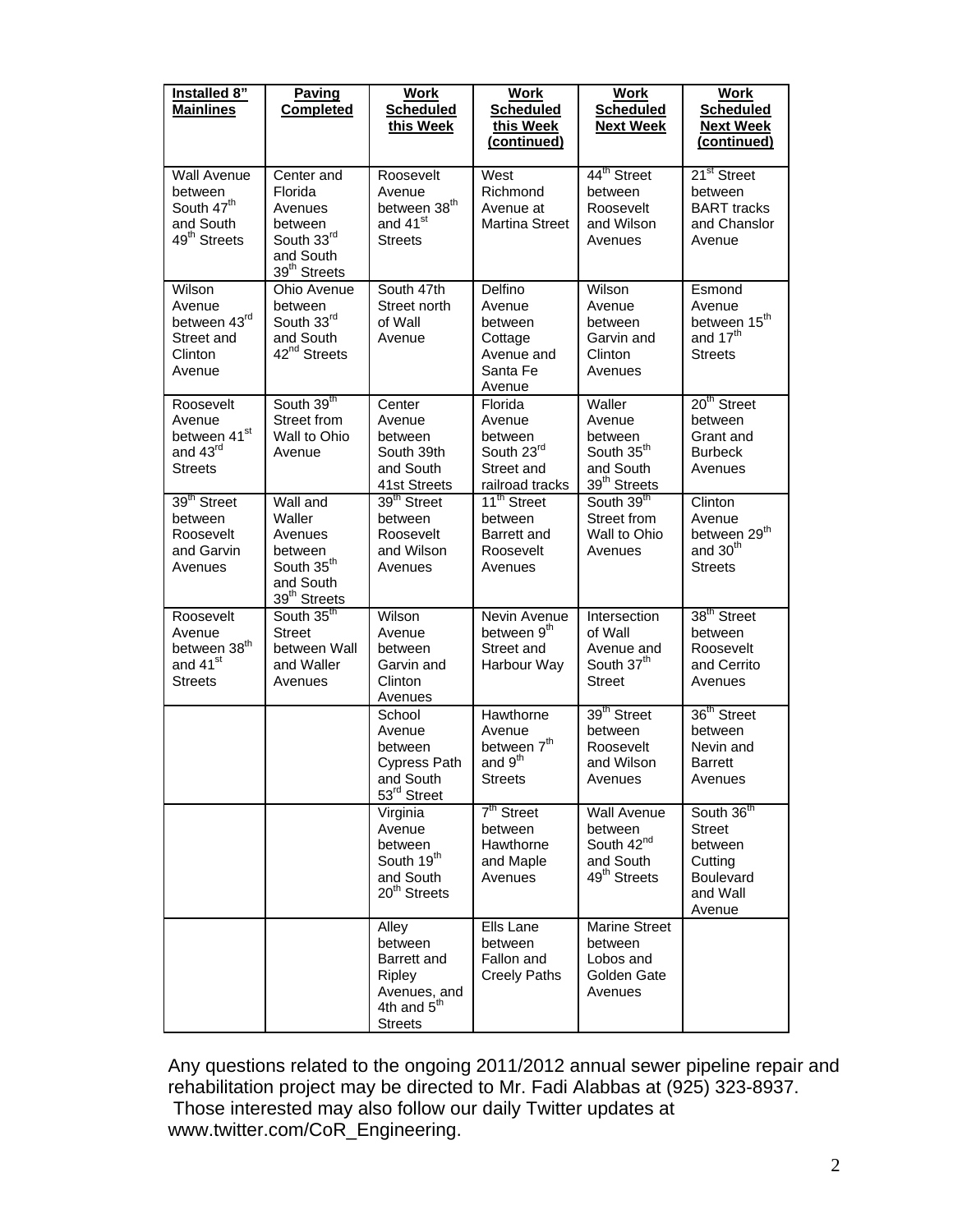# 4. **Public Works Updates**

Parks and Landscaping Division: On Thursday, December 1<sup>st</sup>, the Parks and Landscaping Division hosted the Northern California Sports Turf Managers Association's Annual Winter Forum at the Richmond Auditorium at which parks and landscaping professionals from around the bay area gathered to hear best management practices for turf management.

During the past week, crews continued mowing along the greenway; performed vegetation control at Booker T. Anderson and Tiller Parks and the Richmond Parkway; removed dead pine trees along the Richmond Parkway at Giant Road; and trimmed trees along Sonoma Street and Tunnel Avenue.

Next week, crews will continue working on the Bay Trail landscape rehabilitation project (90% complete); construct a retaining wall at the Plunge by the rear access door; conduct wildflower planting along medians on Carlson Boulevard; and will trim trees at 100 Nichol Avenue, 5000 McBryde Avenue, and along Morningside Drive.

Facilities Maintenance Division: This week, work continues on the construction of the perimeter lighting at Shields-Reid Park; the electricians completed repairing the street lights along Wildflower Way and Primrose Circle, the knockdowns at Hilltop and Hillview Drives and the Richmond Parkway and Goodrick Avenue; traffic signal repair at 27<sup>th</sup> Street and Barrett Avenue; inspected new traffic loop installations at 23<sup>rd</sup> Street and Rheem Avenue, Valley View and Morningside Avenues, and Carlson Boulevard and Huntington Avenue; continued repairing the street lights on Marina Bay Parkway; and completed relamping of the May Valley and Parkview neighborhood series light systems.

The carpenters repaired the Richmond Fire Department's Youth Academy roof, and the stationary engineers repaired the heaters at the Richmond Build and the Memorial Youth Center.

Streets Division: Crews completed the resurfacing of Bayview Avenue from Ellis Street to South 55<sup>th</sup> Street, and the Booker T. Anderson Community Center parking lot. Next week, crews will resurface Sonoma Street from Clinton Avenue to Hazel Avenue. The Sign Shop replaced faded street signs at 12th Street and Nevin Avenue, 13<sup>th</sup> Street and Macdonald Avenue, 47<sup>th</sup> Street and Hershey Court, and Imperial Avenue and Carlson Boulevard.